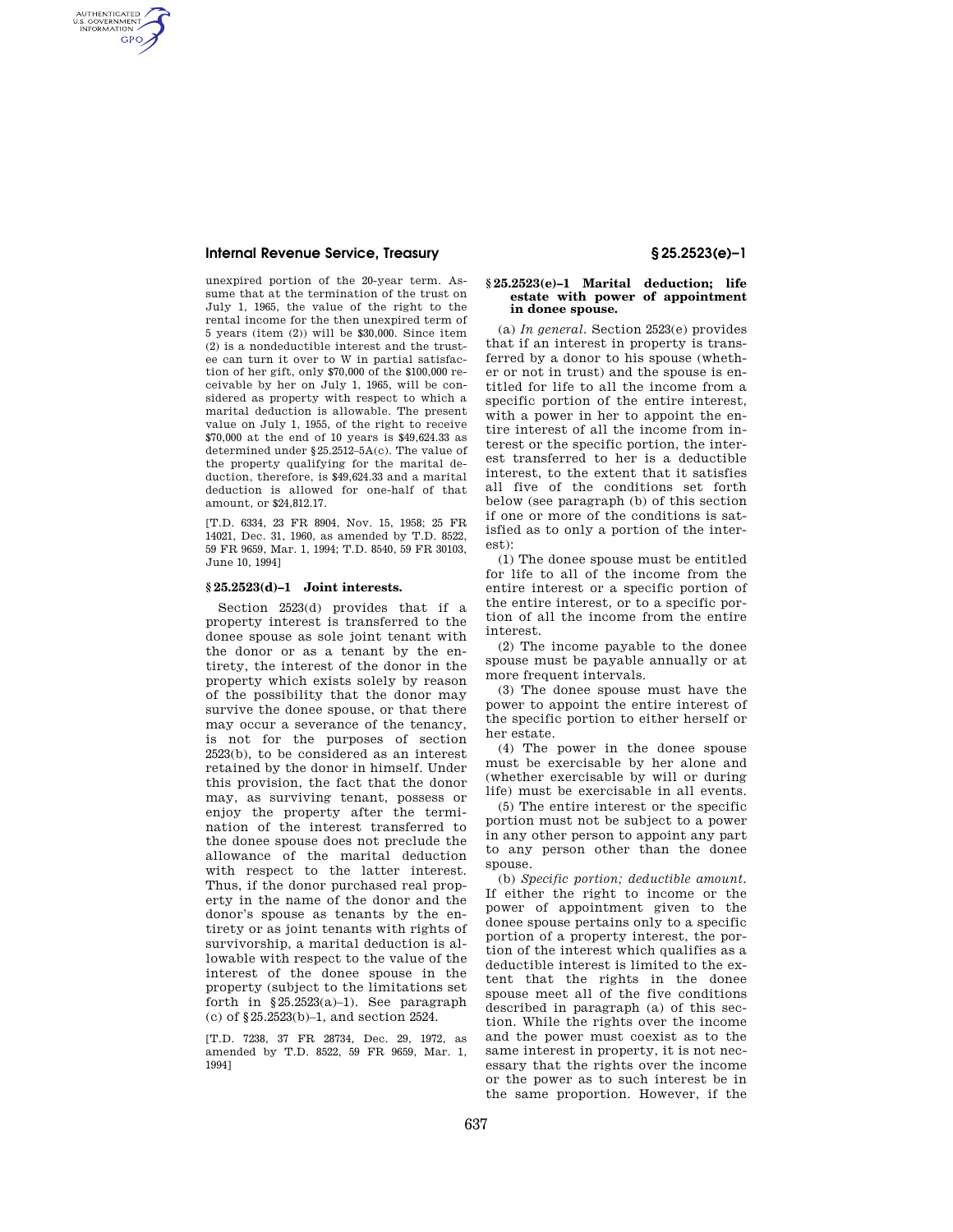rights over income meeting the required conditions set forth in paragraph (a) (1) and (2) of this section  $ex$ tend over a smaller share of the property interest than the share with respect to which the power of appointment requirements set forth in paragraph (a) (3) through (5) of this section are satisfied, the deductible interest is limited to the smaller share. Conversely, if a power of appointment meeting all the requirements extends to a smaller portion of the property interest than the portion over which the income rights pertain, the deductible interest cannot exceed the value of the portion to which such power of appointment applies. Thus, if the donor gives to the donee spouse the right to receive annually all of the income from a particular property interest and a power of appointment meeting the specifications prescribed in paragraph (a) (3) through (5) of this section as to only one-half of the property interest, then only one-half of the property interest is treated as a deductible interest. Correspondingly, if the income interest of the spouse satisfying the requirements extends to only one-fourth of the property interest and a testamentary power of appointment satisfying the requirements extends to all of the property interest, then only onefourth of the interest in the spouse qualifies as a deductible interest. Further, if the donee spouse has no right to income from a specific portion of a property interest but a testamentary power of appointment which meets the necessary conditions over the entire interest, then none of the interest qualifies for the deduction. In addition, if, from the time of the transfer, the donee spouse has a power of appointment meeting all of the required conditions over three-fourths of the entire property interest and the prescribed income rights over the entire interest, but with a power in another person to appoint one-half of the entire interest, the value of the interest in the donee spouse over only one-half of the property interest will qualify as a deductible interest.

(c) *Meaning of specific portion*—(1) *In general.* Except as provided in paragraphs  $(c)(2)$  and  $(c)(3)$  of this section, a partial interest in property is not

# **§ 25.2523(e)–1 26 CFR Ch. I (4–1–10 Edition)**

treated as a *specific portion* of the entire interest. In addition, any specific portion of an entire interest in property is nondeductible to the extent the specific portion is subject to invasion for the benefit of any person other than the donee spouse, except in the case of a deduction allowable under section 2523(e), relating to the exercise of a general power of appointment by the donee spouse.

(2) *Fraction or percentage share.* Under section 2523(e), a partial interest in property is treated as a specific portion of the entire interest if the rights of the donee spouse in income, and the required rights as to the power described in  $$25.2523(e)-1(a)$ , constitute a fractional or percentage share of the entire property interest, so that the donee spouse's interest reflects its proportionate share of the increase or decrease in the value of the entire property interest to which the income rights and the power relate. Thus, if the spouse's right to income and the spouse's power extend to a specified fraction or percentage of the property, or its equivalent, the interest is in a specific portion of the property. In accordance with paragraph (b) of this section, if the spouse has the right to receive the income from a specific portion of the trust property (after applying paragraph (c)(3) of this section) but has a power of appointment over a different specific portion of the property (after applying paragraph (c)(3) of this section), the marital deduction is limited to the lesser specific portion.

(3) *Special rule in the case of gifts made on or before October 24, 1992.* In the case of gifts within the purview of the effective date rule contained in paragraph  $(c)(3)(iii)$  of this section:

(i) A specific sum payable annually, or at more frequent intervals, out of the property and its income that is not limited by the income of the property is treated as the right to receive the income from a specific portion of the property. The specific portion, for purposes of paragraph (c)(2) of this section, is the portion of the property that, assuming the interest rate generally applicable for the valuation of annuities at the time of the donor's gift, would produce income equal to such payments. However, a pecuniary amount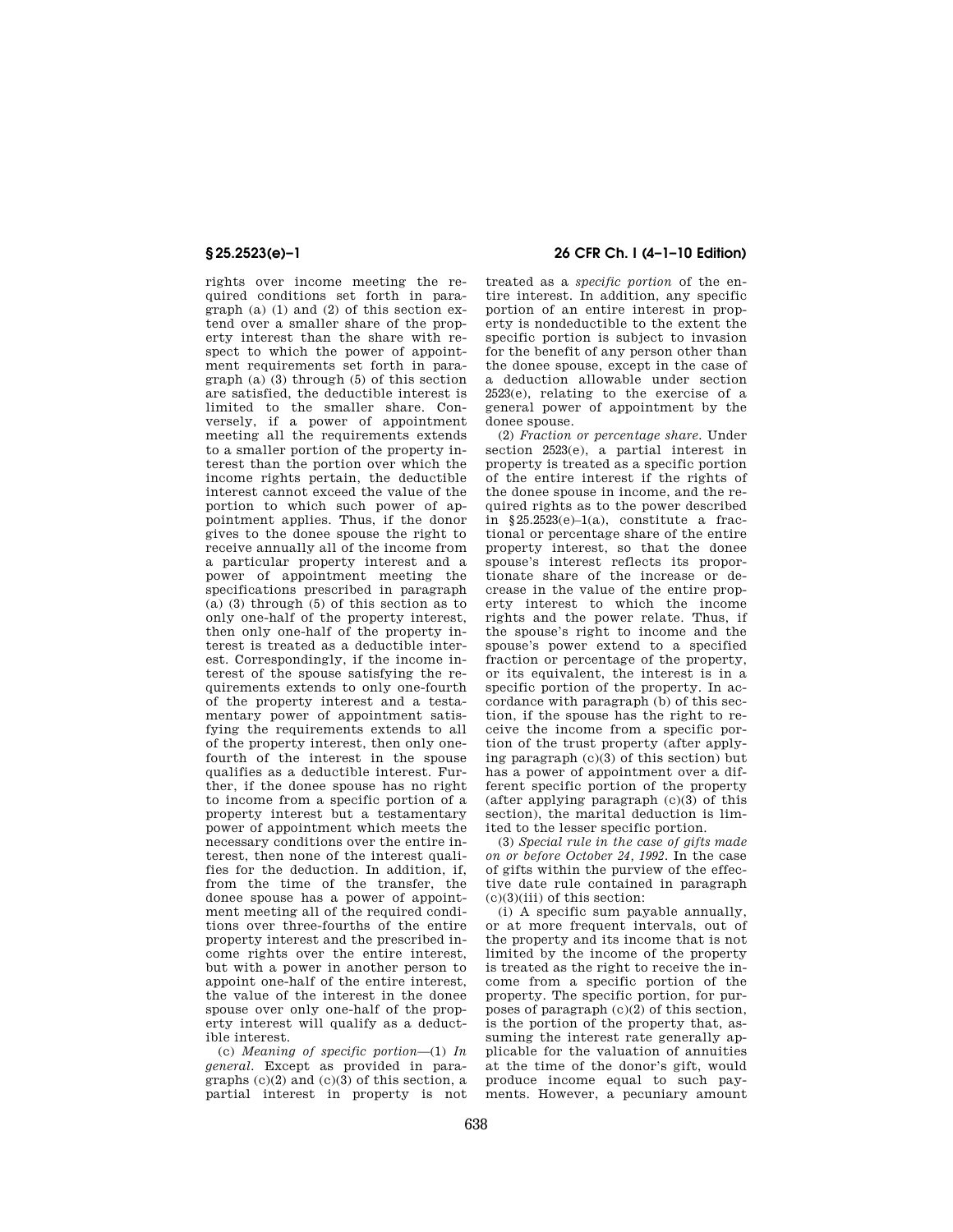payable annually to a donee spouse is not treated as a right to the income from a specific portion of trust property for purposes of this paragraph  $(c)(3)(i)$  if any person other than the donee spouse may receive, during the donee spouse's lifetime, any distribution of the property. To determine the applicable interest rate for valuing annuities, see sections 2512 and 7520 and the regulations under those sections.

(ii) The right to appoint a pecuniary amount out of a larger fund (or trust corpus) is considered the right to appoint a specific portion of such fund or trust in an amount equal to such pecuniary amount.

(iii) The rules contained in paragraphs (c)(3) (i) and (ii) of this section apply with respect to gifts made on or before October 24, 1992.

(4) *Local law.* A partial interest in property is treated as a specific portion of the entire interest if it is shown that the donee spouse has rights under local law that are identical to those the donee spouse would have acquired had the partial interest been expressed in terms satisfying the requirements of paragraph (c)(2) of this section (or paragraph  $(c)(3)$  of this section if applicable).

(5) *Examples.* The following examples illustrate the application of paragraphs (b) and (c) of this section, where D, the donor, transfers property to D's spouse,  $\mathbf{S}$ 

*Example 1. Spouse entitled to the lesser of an annuity or a fraction of trust income.* Prior to October 24, 1992, D transferred in trust 500 identical shares of X Company stock, valued for gift tax purposes at \$500,000. The trust provided that during the lifetime of D's spouse, S, the trustee is to pay annually to S the lesser of one-half of the trust income or \$20,000. Any trust income not paid to S is to be accumulated in the trust and may not be distributed during S's lifetime. S has a testamentary general power of appointment over the entire trust principal. The applicable interest rate for valuing annuities as of the date of D's gift under section 7520 is 10 percent. For purposes of paragraphs (a) through (c) of this section, S is treated as receiving all of the income from the lesser of one-half of the stock (\$250,000), or \$200,000, the specific portion of the stock which, as determined in accordance with §25.2523(e)- 1(c)(3)(i) of this chapter, would produce annual income of \$20,000 (20,000/.10). Accordingly, the marital deduction is limited to

\$200,000 (200,000/500,000 or 2⁄5 of the value of the trust.)

*Example 2. Spouse possesses power and in-come interest over different specific portions of trust.* The facts are the same as in *Example 1*  except that S's testamentary general power of appointment is exercisable over only 1⁄4 of the trust principal. Consequently, under section 2523(e), the marital deduction is allowable only for the value of  $\frac{1}{4}$  of the trust (\$125,000); i.e., the lesser of the value of the portion with respect to which S is deemed to be entitled to all of the income  $\frac{2}{5}$  of the trust or \$200,000), or the value of the portion with respect to which S possesses the requisite power of appointment  $(1/4)$  of the trust or \$125,000).

*Example 3. Power of appointment over shares of stock constitutes a power over a specific por-tion.* D transferred 250 identical shares of Y company stock to a trust under the terms of which trust income is to be paid annually to S, during S's lifetime. S was given a testamentary general power of appointment over 100 shares of stock. The trust provides that if the trustee sells the Y company stock, S's general power of appointment is exercisable with respect to the sale proceeds or the property in which the proceeds are reinvested. Because the amount of property represented by a single share of stock would be altered if the corporation split its stock, issued stock dividends, made a distribution of capital, etc., a power to appoint 100 shares at the time of S's death is not necessarily a power to appoint the entire interest that the 100 shares represented on the date of D's gift. If it is shown that, under local law, S has a general power to appoint not only the 100 shares designated by D but also 100/250 of any distributions by the corporation that are included in trust principal, the requirements of paragraph (c)(2) of this section are satisfied and S is treated as having a general power to appoint 100/250 of the entire interest in the 250 shares. In that case, the marital deduction is limited to 40 percent of the trust principal. If local law does not give S that power, the 100 shares would not constitute a specific portion under §25.2523(e)–1(c) (including  $§25.2523(e)-1(c)(3)(ii)$ . The nature of the asset is such that a change in the capitalization of the corporation could cause an alteration in the original value represented by the shares at the time of the transfer and is thus not a specific portion of the trust.

(d) *Definition of ''entire interest''.*  Since a marital deduction is allowed for each qualifying separate interest in property transferred by the donor to the donee spouse, for purposes of paragraphs (a) and (b) of this section, each property interest with respect to which the donee spouse received some rights is considered separately in determining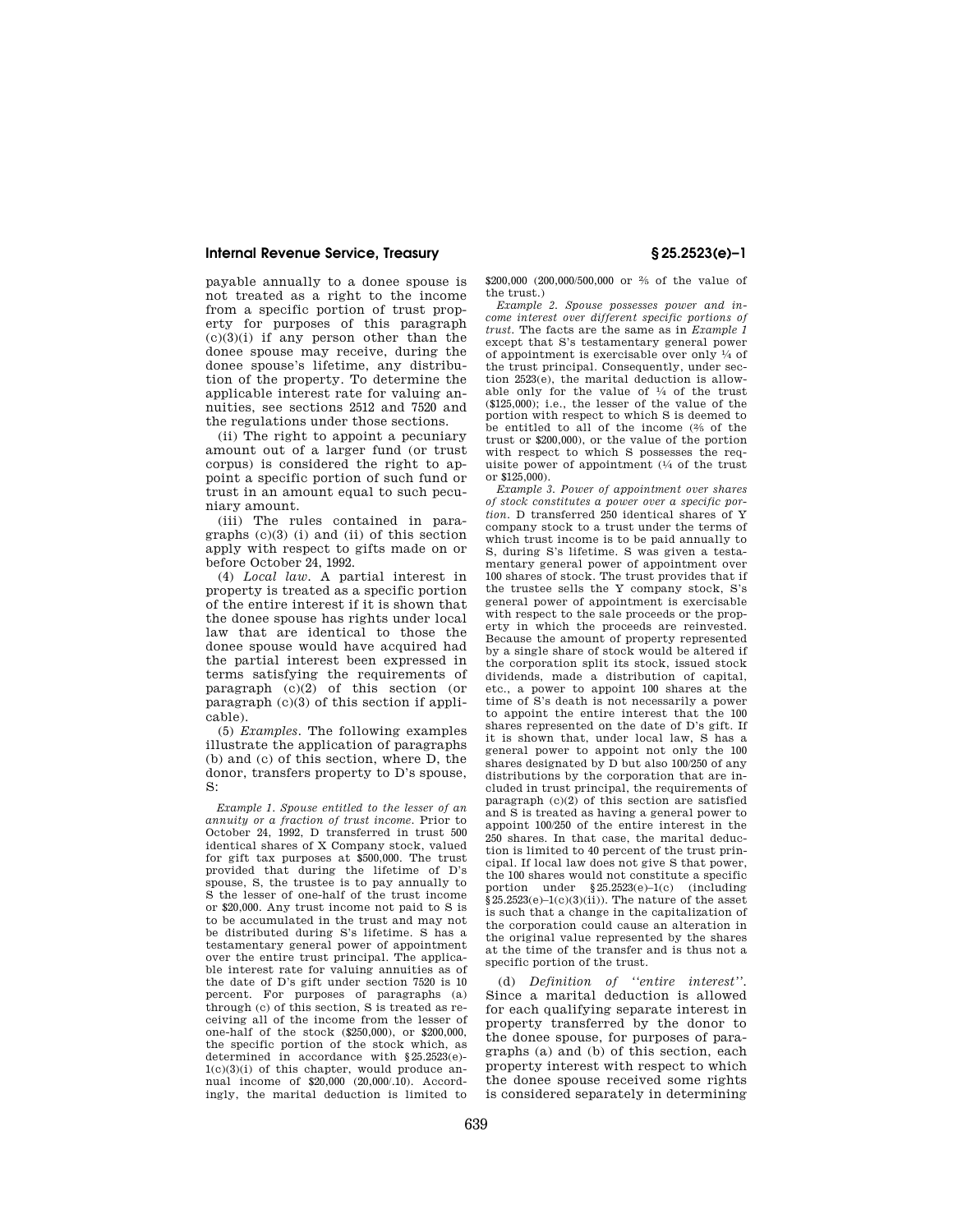whether her rights extend to the entire interest or to a specific portion of the entire interest. A property interest which consists of several identical units of property (such as a block of 250 shares of stock, whether the ownership is evidenced by one or several certificates) is considered one property interest, unless certain of the units are to be segregated and accorded different treatment, in which case each segregated group of items is considered a separate property interest. The bequest of a specified sum of money constitutes the bequest of a separate property interest if immediately following the transfer and thenceforth it, and the investments made with it, must be so segregated or accounted for as to permit its identification as a separate item of property. The application of this paragraph may be illustrated by the following examples:

*Example (1).* The donor transferred to a trustee three adjoining farms, Blackacre, Whiteacre, and Greenacre. The trust instrument provided that during the lifetime of the donee spouse the trustee should pay her all of the income from the trust. Upon her death, all of Blackacre, a one-half interest in Whiteacre, and a one-third interest in Greenacre were to be distributed to the person or persons appointed by her in her will. The donee spouse is considered as being entitled to all of the income from the entire interest in Blackacre, all of the income from the entire interest in Whiteacre, and all of the income from the entire interest in Greenacre. She also is considered as having a power of appointment over the entire interest in Blackacre, over one-half of the entire interest in Whiteacre, and over one-third of the entire interest in Greenacre.

*Example (2).* The donor transferred \$250,000 to C, as trustee. C is to invest the money and pay all of the income from the investments to W, the donor's spouse, annually. W was given a general power, exercisable by will, to appoint one-half of the corpus of the trust. Here, immediately following establishment of the trust, the \$250,000 will be sufficiently segregated to permit its identification as a separate item, and the \$250,000 will constitute an entire property interest. Therefore, W has a right to income and a power of appointment such that one-half of the entire interest is a deductible interest.

*Example (3).* The donor transferred 100 shares of Z Corporation stock to D, as trustee. W, the donor's spouse, is to receive all of the income of the trust annually and is given a general power, exercisable by will, to appoint out of the trust corpus the sum of

# **§ 25.2523(e)–1 26 CFR Ch. I (4–1–10 Edition)**

\$25,000. In this case the \$25,000 is not, immediately following establishment of the trust, sufficiently segregated to permit its identification as a separate item of property in which the donee spouse has the entire interest. Therefore, the \$25,000 does not constitute the entire interest in a property for the purpose of paragraphs (a) and (b) of this section.

(e) *Application of local law.* In determining whether or not the conditions set forth in paragraphs (a) (1) through (5) of this section are satisfied by the instrument of transfer, regard is to be had to the applicable provisions of the law of the jurisdiction under which the interest passes and, if the transfer is in trust, the applicable provisions of the law governing the administration of the trust. For example, silence of a trust instrument as to the frequency of payment will not be regarded as a failure to satisfy the condition set forth in paragraph (a)(2) of this section that income must be payable to the donee spouse annually or more frequently unless the applicable law permits payment to be made less frequently than annually. The principles outlined in this paragraph and paragraphs (f) and (g) of this section which are applied in determining whether transfers in trust meet such conditions are equally applicable in ascertaining whether, in the case of interests not in trust, the donee spouse has the equivalent in rights over income and over the property.

(f) *Right to income.* (1) If an interest is transferred in trust, the donee spouse is ''entitled for life to all of the income from the entire interest or a specific portion of the entire interest,'' for the purpose of the condition set forth in paragraph  $(a)(1)$  of this section, if the effect of the trust is to give her substantially that degree of beneficial enjoyment of the trust property during her life which the principles of the law of trust accord to a person who is unqualifiedly designated as the life beneficiary of a trust. Such degree of enjoyment is given only if it was the donor's intention, as manifested by the terms of the trust instrument and the surrounding circumstances, that the trust should produce for the donee spouse during her life such an income, or that the spouse should have such use of the trust property as is consistent with the value of the trust corpus and with its preservation. The designation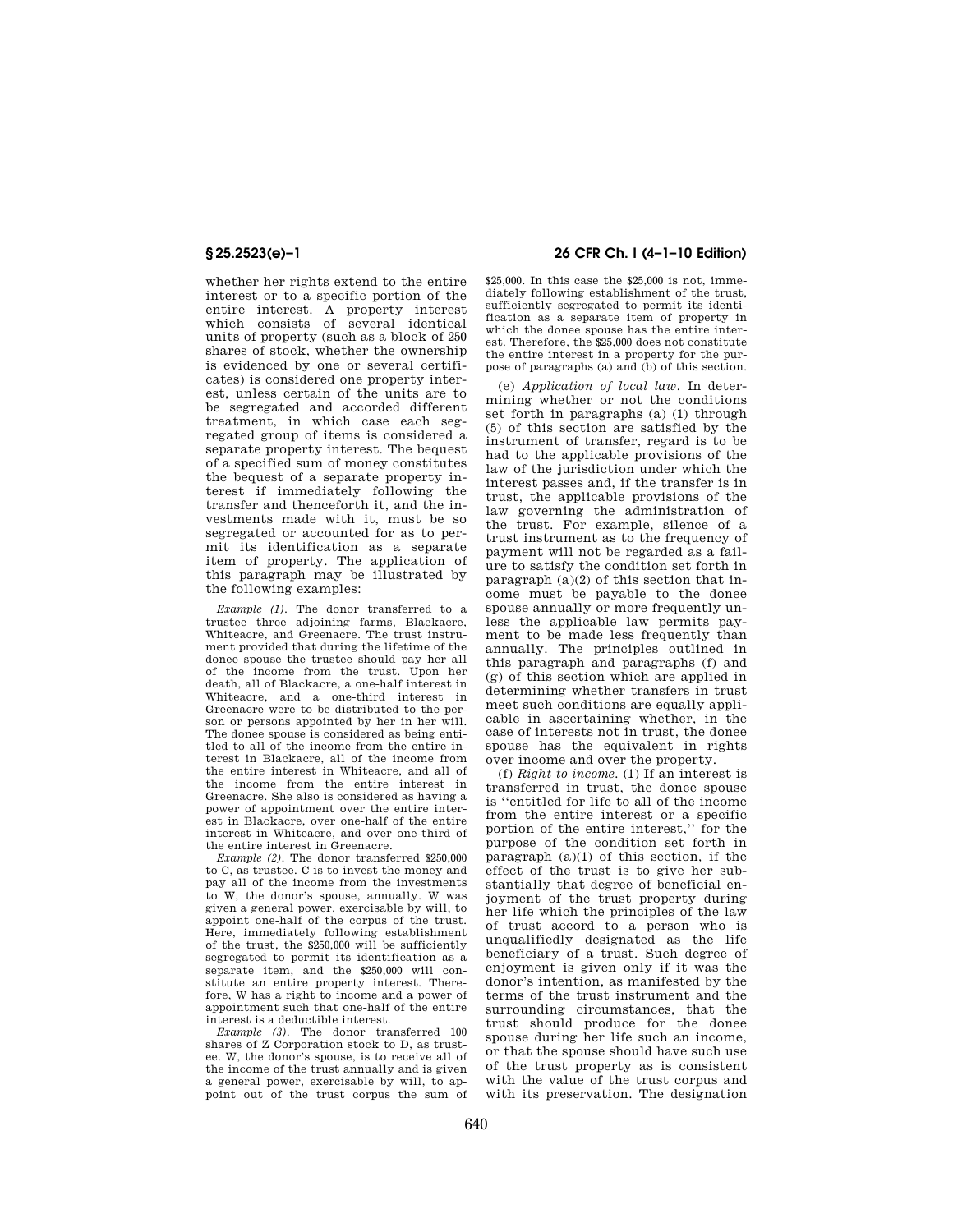of the spouse as sole income beneficiary for life of the entire interest or a specific portion of the entire interest will be sufficient to qualify the trust unless the terms of the trust and the surrounding circumstances considered as a whole evidence an intention to deprive the spouse of the requisite degree of enjoyment. In determining whether a trust evidences that intention, the treatment required or permitted with respect to individual items must be considered in relation to the entire system provided for the administration of the trust. In addition, the spouse's interest shall meet the condition set forth in paragraph  $(a)(1)$  of this section if the spouse is entitled to income as defined or determined by applicable local law that provides for a reasonable apportionment between the income and remainder beneficiaries of the total return of the trust and that meets the requirements of §1.643(b)–1 of this chapter.

(2) If the over-all effect of a trust is to give to the donee spouse such enforceable rights as will preserve to her the requisite degree of enjoyment, it is immaterial whether that result is effected by rules specifically stated in the trust instrument, or, in their absence, by the rules for the management of the trust property and the allocation of receipts and expenditures supplied by the State law. For example, a provision in the trust instrument for amortization of bond premium by appropriate periodic charges to interest will not disqualify the interest transferred in trust even though there is no State law specifically authorizing amortization or there is a State law denying amortization which is applicable only in the absence of such a provision in the trust instrument.

(3) In the case of a trust, the rules to be applied by the trustee in allocation of receipts and expenses between income and corpus must be considered in relation to the nature and expected productivity of the assets transferred in trust, the nature and frequency of occurrence of the expected receipts, and any provisions as to change in the form of investments. If it is evident from the nature of the trust assets and the rules provided for management of the trust that the allocation to income

of such receipts as rents, ordinary cash dividends and interest will give to the spouse the substantial enjoyment during life required by the statute, provisions that such receipts as stock dividends and proceeds from the conversion of trust assets shall be treated as corpus will not disqualify the interest transferred in trust. Similarly, provision for a depletion charge against income in the case of trust assets which are subject to depletion will not disqualify the interest transferred in trust, unless the effect is to deprive the spouse of the requisite beneficial enjoyment. The same principle is applicable in the case of depreciation, trustees' commissions, and other charges.

(4) Provisions granting administrative powers to the trustees will not have the effect of disqualifying an interest transferred in trust unless the grant of powers evidences the intention to deprive the donee spouse of the beneficial enjoyment required by the statute. Such an intention will not be considered to exist if the entire terms of the instrument are such that the local courts will impose reasonable limitations upon the exercise of the powers. Among the powers which if subject to reasonable limitations will not disqualify the interest transferred in trust are the power to determine the allocation or apportionment of receipts and disbursements between income and corpus, the power to apply the income or corpus for the benefit of the spouse, and the power to retain the assets transferred to the trust. For example, a power to retain trust assets which consist substantially of unproductive property will not disqualify the interest if the applicable rules for the administration of the trust require, or permit the spouse to require, that the trustee either make the property productive or convert it within a reasonable time. Nor will such a power disqualify the interest if the applicable rules for administration of the trust require the trustee to use the degree of judgment and care in the exercise of the power which a prudent man would use if he were owner of the trust assets. Further, a power to retain a residence for the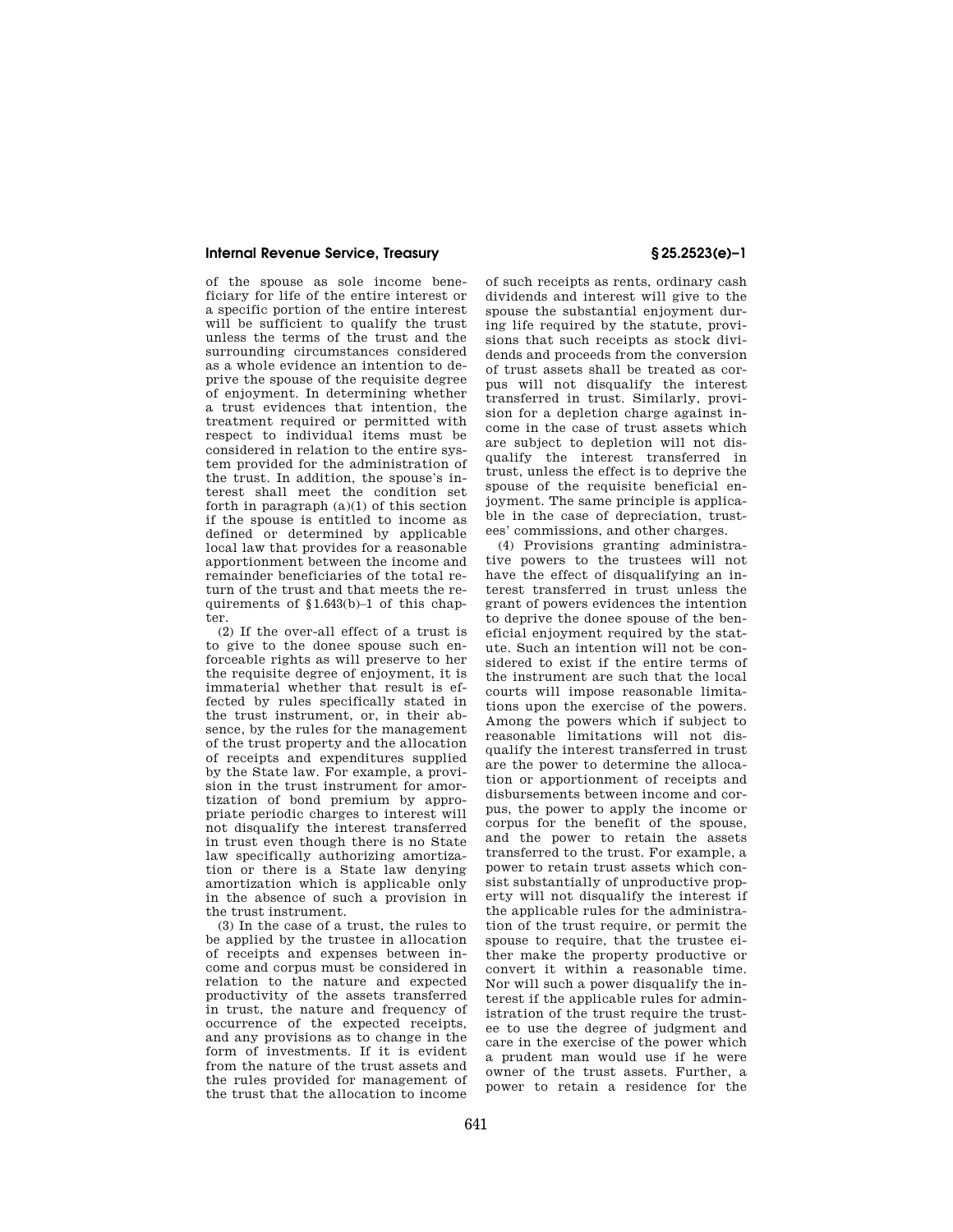spouse or other property for the personal use of the spouse will not disqualify the interest transferred in trust.

(5) An interest transferred in trust will not satisfy the condition set forth in paragraph  $(a)(1)$  of this section that the donee spouse be entitled to all the income if the primary purpose of the trust is to safeguard property without providing the spouse with the required beneficial enjoyment. Such trusts include not only trusts which expressly provide for the accumulation of the income but also trusts which indirectly accomplish a similar purpose. For example, assume that the corpus of a trust consists substantially of property which is not likely to be income producing during the life of the donee spouse and that the spouse cannot compel the trustee to convert or otherwise deal with the property as described in subparagraph (4) of this paragraph. An interest transferred to such a trust will not qualify unless the applicable rules for the administration require, or permit the spouse to require, that the trustee provide the required beneficial enjoyment, such as by payments to the spouse out of other assets of the trust.

(6) If a trust may be terminated during the life of the donee spouse, under her exercise of a power of appointment or by distribution of the corpus to her, the interest transferred in trust satisfies the condition set forth in paragraph (a)(1) of this section (that the spouse be entitled to all the income) if she (i) is entitled to the income until the trust terminates, or (ii) has the right, exercisable in all events, to have the corpus distributed to her at any time during her life.

(7) An interest transferred in trust fails to satisfy the condition set forth in paragraph  $(a)(1)$  of this section, that the spouse be entitled to all the income, to the extent that the income is required to be accumulated in whole or in part or may be accumulated in the discretion of any person other than the donee spouse; to the extent that the consent of any person other than the donee spouse is required as a condition precedent to distribution of the income; or to the extent that any person other than the donee spouse has the

# **§ 25.2523(e)–1 26 CFR Ch. I (4–1–10 Edition)**

power to alter the terms of the trust so as to deprive her of her right to the income. An interest transferred in trust will not fail to satisfy the condition that the spouse be entitled to all the income merely because its terms provide that the right of the donee spouse to the income shall not be subject to assignment, alienation, pledge, attachment or claims of creditors.

(8) In the case of an interest transferred in trust, the terms ''entitled for life'' and ''payable annually or at more frequent intervals'', as used in the conditions set forth in paragraph (a) (1) and (2) of this section, require that under the terms of the trust the income referred to must be currently (at least annually; see paragraph (e) of this section) distributable to the spouse or that she must have such command over the income that it is virtually hers. Thus, the conditions in paragraph (a) (1) and (2) of this section are satisfied in this respect if, under the terms of the trust instrument, the donee spouse has the right exercisable annually (or more frequently) to require distribution to herself of the trust income, and otherwise the trust income is to be accumulated and added to corpus. Similarly, as respects the income for the period between the last distribution date and the date of the spouse's death, it is sufficient if that income is subject to the spouse's power to appoint. Thus, if the trust instrument provides that income accrued or undistributed on the date of the spouse's death is to be disposed of as if it had been received after her death, and if the spouse has a power of appointment over the trust corpus, the power necessarily extends to the undistributed income.

(g) *Power of appointment in donee spouse.* (1) The conditions set forth in paragraphs (a) (3) and (4) of this section, that is, that the donee spouse must have a power of appointment exercisable in favor of herself or her estate and exercisable alone and in all events, are not met unless the power of the donee spouse to appoint the entire interest or a specific portion of it falls within one of the following categories:

(i) A power so to appoint fully exercisable in her own favor at any time during her life (as, for example, an unlimited power to invade); or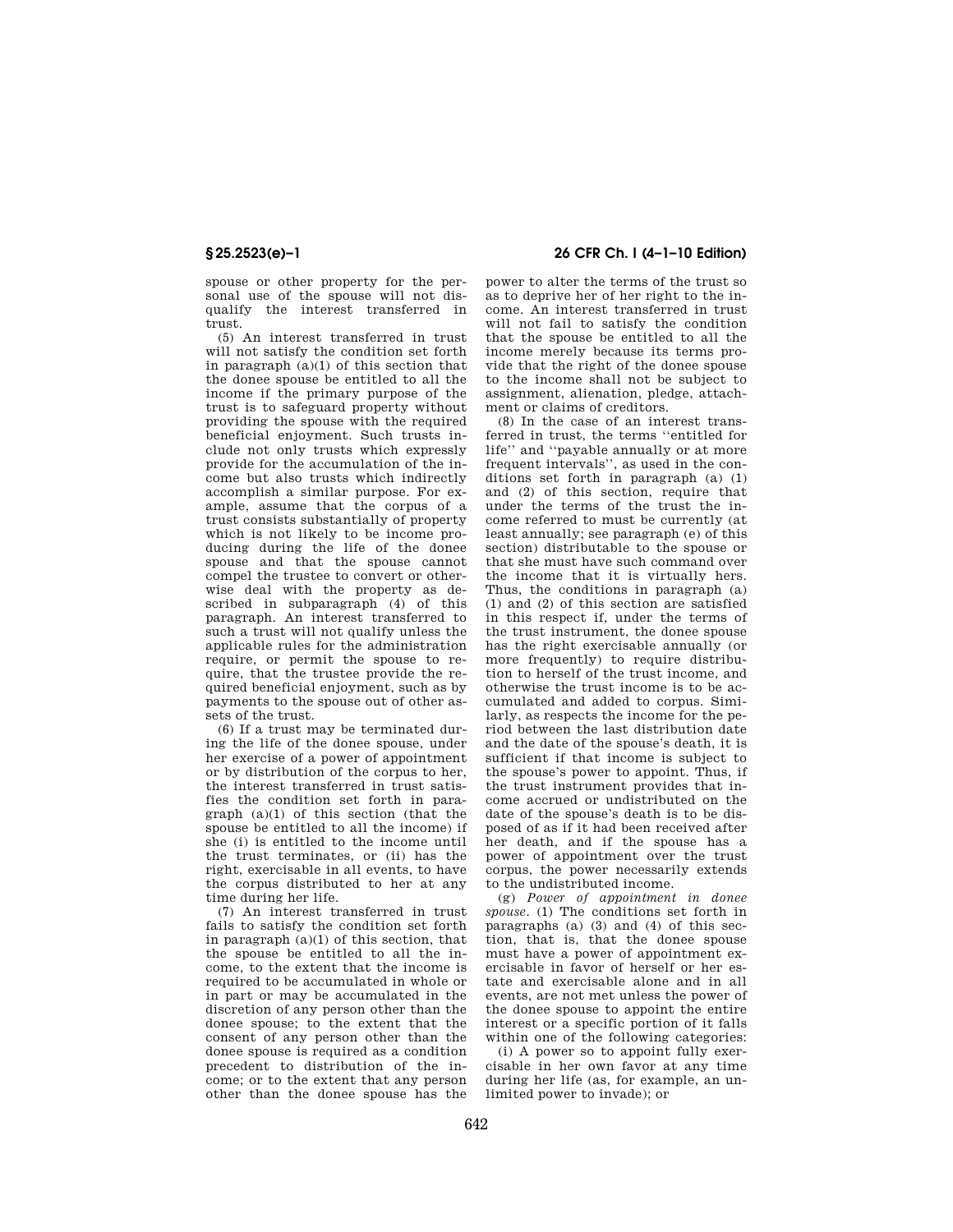(ii) A power so to appoint exercisable in favor of her estate. Such a power, if exercisable during life, must be fully exercisable at any time during life, or if exercisable by will, must be fully exercisable irrespective of the time of her death; or

(iii) A combination of the powers described under subdivisions (i) and (ii) of this subparagraph. For example, the donee spouse may, until she attains the age of 50 years, have a power to appoint to herself and thereafter have a power to appoint to her estate. However, the condition that the spouse's power must be exercisable in all events is not satisfied unless irrespective of when the donee spouse may die the entire interest or a specific portion of it will at the time of her death be subject to one power or the other.

(2) The power of the donee spouse must be a power to appoint the entire interest or a specific portion of it as unqualified owner (and free of the trust if a trust is involved, or free of the joint tenancy if a joint tenancy is involved) or to appoint the entire interest or a specific portion of it as a part of her estate (and free of the trust if a trust is involved), that is, in effect, to dispose of it to whomsoever she pleases. Thus, if the donor transferred property to a son and the donee spouse as joint tenants with right of survivorship and under local law the donee spouse has a power of severance exercisable without consent of the other joint tenant, and by exercising this power could acquire a one-half interest in the property as a tenant in common, her power of severance will satisfy the condition set forth in paragraph  $(a)(3)$  of this section that she have a power of appointment in favor of herself or her estate. However, if the donee spouse entered into a binding agreement with the donor to exercise the power only in favor of their issue, that condition is not met. An interest transferred in trust will not be regarded as failing to satisfy the condition merely because takers in default of the donee spouse's exercise of the power are designated by the donor. The donor may provide that, in default of exercise of the power, the trust shall continue for an additional period.

(3) A power is not considered to be a power exercisable by a donee spouse alone and in all events as required by paragraph (a)(4) of this section if the exercise of the power in the donee spouse to appoint the entire interest or a specific portion of it to herself or to her estate requires the joinder or consent of any other person. The power is not ''exercisable in all events'', if it can be terminated during the life of the donee spouse by any event other than her complete exercise or release of it. Further, a power is not ''exercisable in all events'' if it may be exercised for a limited purpose only. For example, a power which is not exercisable in the event of the spouse's remarriage is not exercisable in all events. Likewise, if there are any restrictions, either by the terms of the instrument or under applicable local law, on the exercise of a power to consume property (whether or not held in trust) for the benefit of the spouse, the power is not exercisable in all events. Thus, if a power of invasion is exercisable only for the spouse's support, or only for her limited use, the power is not exercisable in all events. In order for a power of invasion to be exercisable in all events, the donee spouse must have the unrestricted power exercisable at any time during her life to use all or any part of the property subject to the power, and to dispose of it in any manner, including the power to dispose of it by gift (whether or not she has power to dispose of it by will).

(4) If the power is in existence at all times following the transfer of the interest, limitations of a formal nature will not disqualify the interest. Examples of formal limitations on a power exercisable during life are requirements that an exercise must be in a particular form, that it must be filed with a trustee during the spouse's life, that reasonable notice must be given, or that reasonable intervals must elapse between successive partial exercises. Examples of formal limitations on a power exercisable by will are that it must be exercised by a will executed by the donee spouse after the making of the gift or that exercise must be by specific reference to the power.

(5) If the donee spouse has the requisite power to appoint to herself or